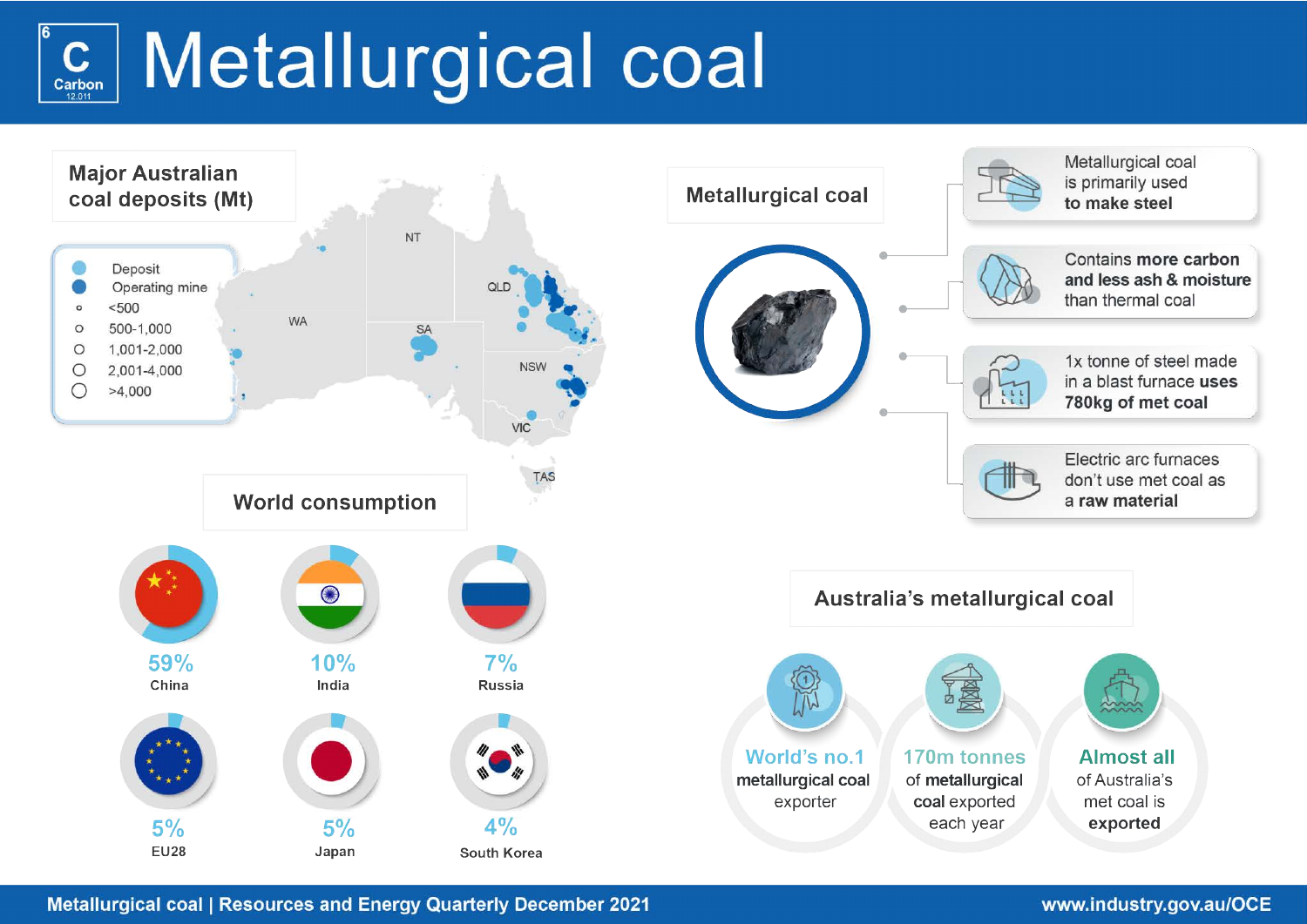# C Metallurgical coal Trade map | December 2021 Carbon

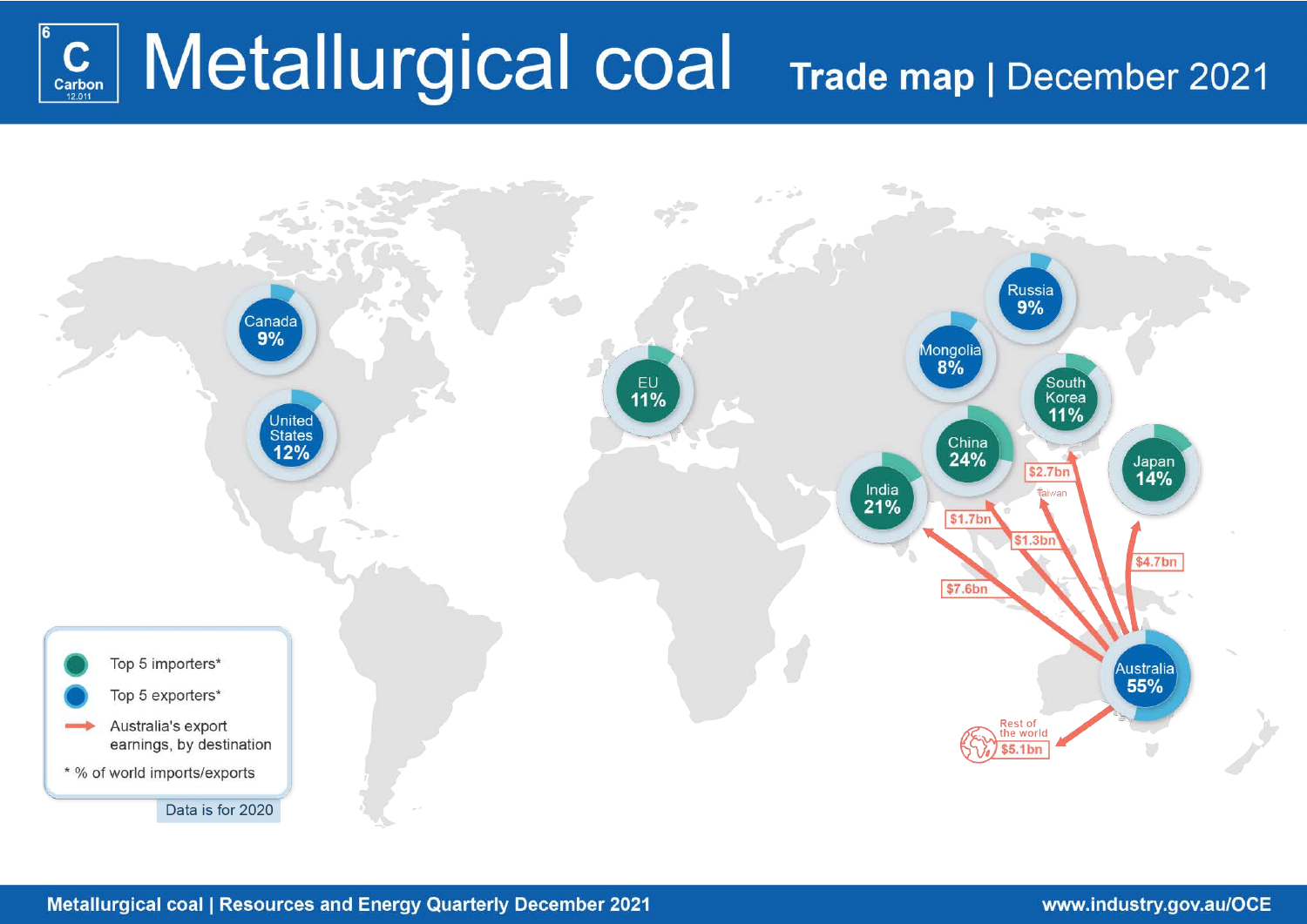## **5.1 Summary**

- Metallurgical coal prices have held at historic highs for several months, as supply shortages have met strong Chinese demand and rebounding global industrial production. The Australian premium hard coking coal (HCC) price is forecast to ease from an average US\$227 a tonne in 2021 to still-high US\$162 a tonne by 2023.
- Australia's exports are forecast to rise from 171 million tonnes in 2020–21 to 181 million tonnes by 2022–23. Supply chains disrupted by China's informal import restrictions have largely reorganised (see *Australia section*).
- Australia's metallurgical coal export values are forecast to surge with recent price movements, rebounding from \$23 billion in 2020–21 to peak above \$50 billion in 2021–22, before easing to \$37 billion in 2022–23.

## **5.2 World trade**

Strong global demand and tight supply drove metallurgical coal prices to extremely high levels in late September, and these prices have persisted for more than two months. Prices for virtually all grades have more than doubled in through-the-year terms. China's informal import restrictions on Australian exports have obliged the country's steel mils to draw in supply from virtually all non-Australian sources. India, Japan, South Korea and the EU have all switched to Australian-sourced imports in response. The price differential which affected Australian suppliers in the immediate aftermath of the Chinese import restrictions has reduced, with prices now at historical highs for Australian metallurgical coal.

Supply and demand are expected to come into better balance over the outlook period, as supply disruptions pass. Supply growth is expected from Canada, the US, Australia and Mongolia. BHP, which owns mines in multiple countries, has released guidance suggesting that its output across the board could rise significantly in 2022.

This rebalance may happen more swiftly in the event that Chinese policy or economic factors change in the months ahead (see *China* section). However, risks also remain in the other direction, with China still short of

coal and likely to seek higher imports in 2022. As much of the new supply expected in 2022 is likely to come from Australia, Chinese demand will need to bring in an even greater share of ex-Australian coal than now, resulting in potential for price breakouts and further supply chain disruptions. Freight prices may also rise as a result of the greater distances which coal redirected to alternative markets might need to travel.

Globally, consumer spending and industrial activity are expected to remain strong, ensuring generally solid conditions for metallurgical coal even under pessimistic scenarios. However, the worsening shortage of semiconductors presents risks to this growth outlook, potentially disrupting or halting large swaths of automotive and consumer goods manufacturing. Impacts on these sectors could easily spread to global steelmaking chains, potentially reducing metallurgical coal use sharply.

On balance, metallurgical coal trade is forecast to increase from 320 million tonnes in 2020 to 344 million tonnes in 2023, matching the previous peak recorded in 2018. Supply is expected to grow steadily, while demand remains strong, albeit with downside risks.

## **5.3 World imports**

### Chinese steel demand is easing, and remains subject to downside risks

Metallurgical coal prices in China have surged, due to a combination of strong domestic steel demand, constrained global supply, and informal import restrictions against Australian supply. This has led to domestic coking coal prices reaching new highs in October, when premium coal topped US\$600 a tonne.

The Chinese Government has moved to curb steel production in response. Steel mills in Hebei, Shandong and Tianjin will be obliged to cut their output in the December quarter, and the Government has flagged a potential further cut early in the March quarter of 2022, prior to the Beijing Winter Olympics. Mandated output cuts are set to land heaviest on carbon-intensive producers, with authorities providing leeway for lowcarbon mills and electric arc furnaces (which use recycled steel scrap) to hold output at current levels for the time being.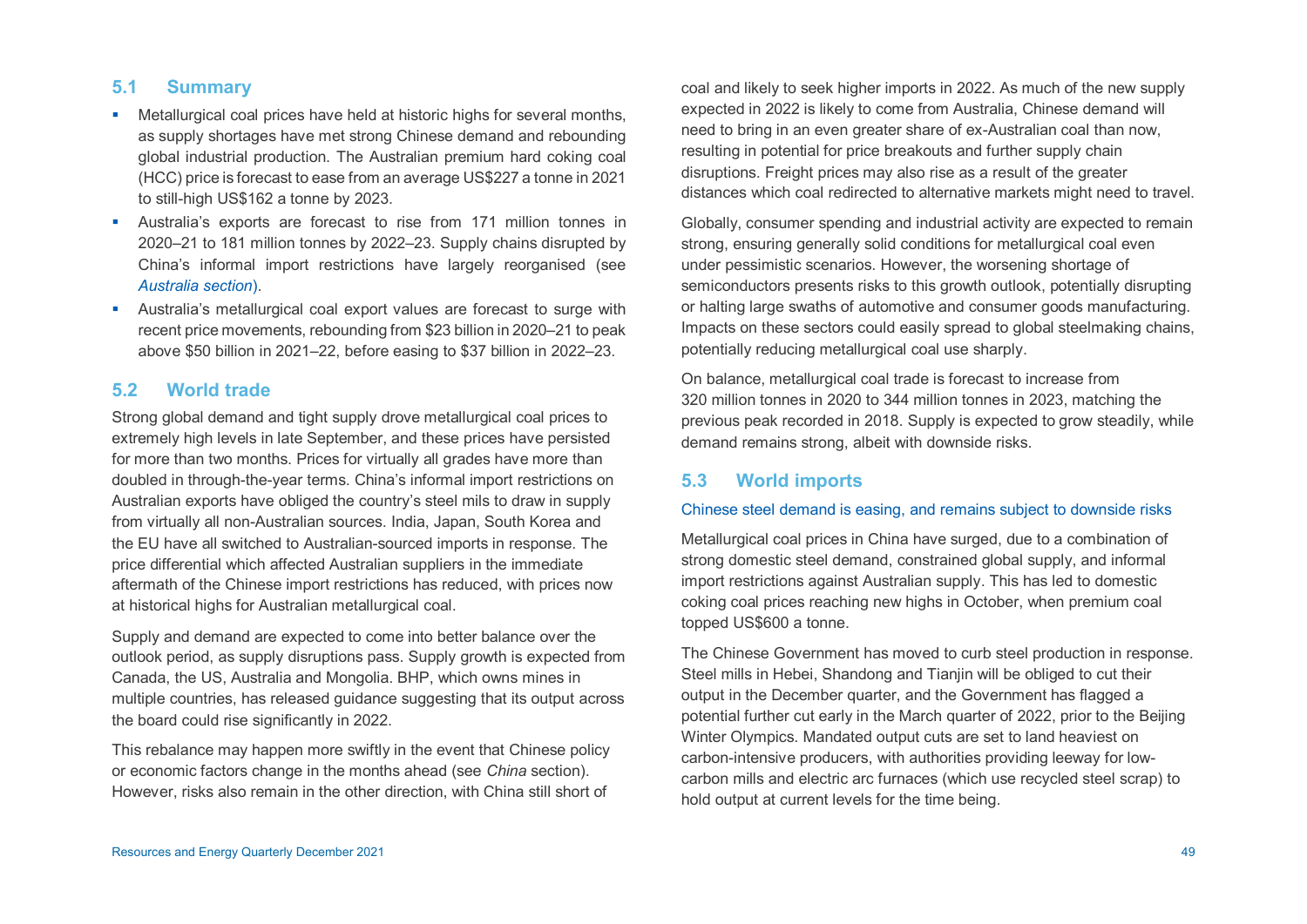Steel output in China may also slow in line with industrial production and GDP growth, which are both softening. Rapid growth in real estate investment (which topped 10% over the year to August) also appears now to be easing as regulatory measures intended to slow the flow of resources to the property sector take effect. Construction accounts for around half of China's domestic steel use, but has faced difficulties in the wake of the Evergrande debt crisis, which led to increasing concerns that many Chinese real estate companies could hold unsustainable levels of debt. These risks to steel demand (see *Steel chapter*) also represent a sizeable risk for metallurgical coal demand and prices.

On balance, it is estimated that Chinese metallurgical coal imports have dropped significantly in 2021 (Figure 5.1), with a partial recovery expected in 2022. Imports are not expected to reach pre-COVID-19 levels during the outlook period.

#### India's metallurgical coal imports are recovering

Indian steel output has risen significantly in the second half of 2021, but the growing shortage of metallurgical coal supply may hamper further growth. Australia accounted for around three-quarters of metallurgical coal imports to India over the year to September, while import shares for Canada and the US declined to 3% and 5% over the same time period, reflecting their redirection to China. This creates added risk that any weather or shipping disruptions from Australia could affect Indian steelmaking in particular, and lead to seaborne prices spiking further.

India's metallurgical coal needs are likely to grow in subsequent years. Indian steelmakers have announced projects worth a total of US\$11 billion over the next five years (though final investment decisions are yet to be made in many cases). Recent growth in imports is likely to continue, given the pressure to expand steel output. Imports are estimated to have risen strongly in 2021 (bringing India ahead of China), but are forecast to edge back in 2022 as capacity limits are reached and supply constraints on metallurgical coal persist. However, further growth is expected in 2023, as more supply becomes available (Figure 5.2).





Notes: China customs released combined January/February data for 2021. Source: Bloomberg (2021); China customs (2021)





Notes: **f** Forecast..Source: IHS (2021); Department of Industry, Science, Energy and Resources (2021)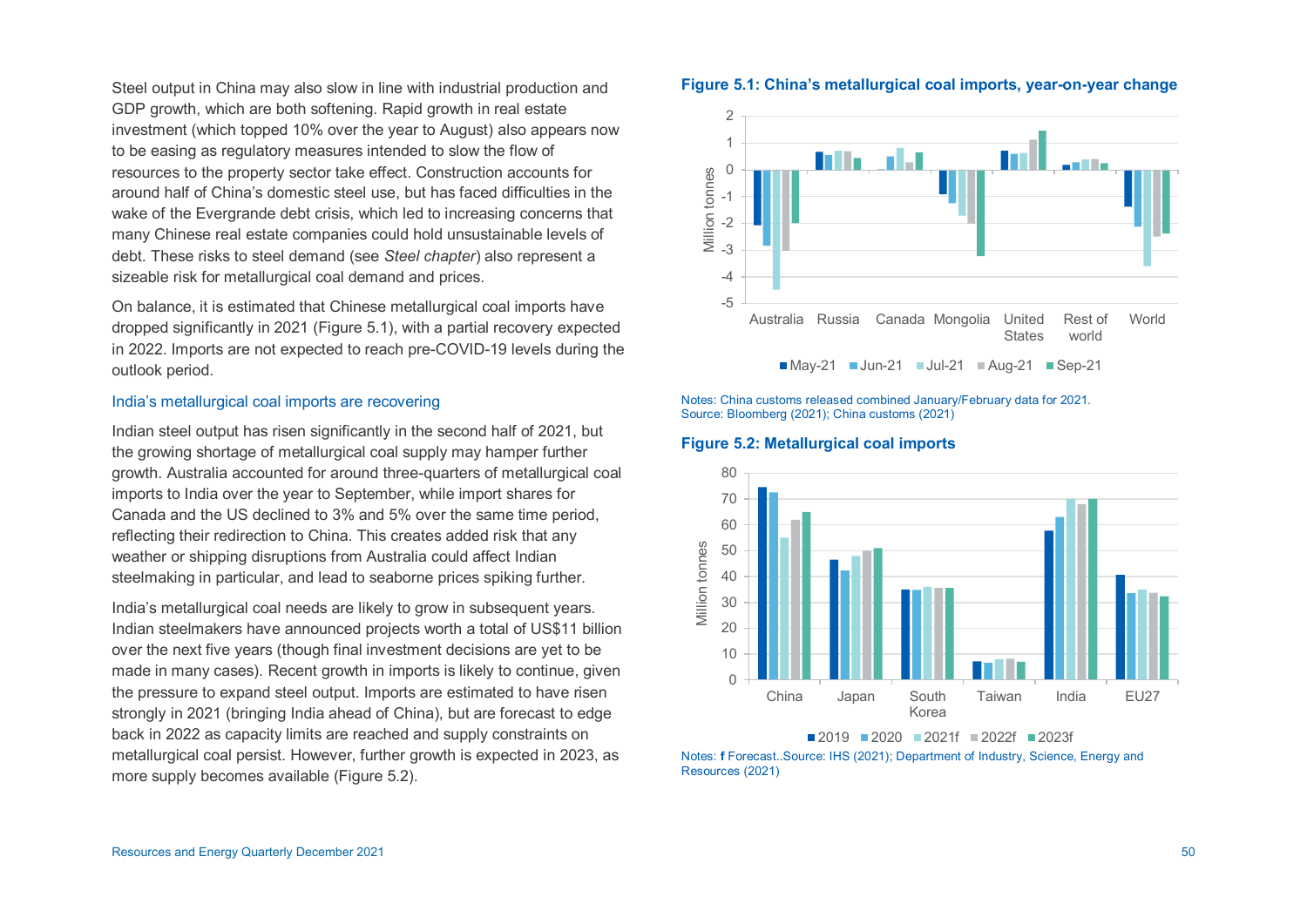## Japanese and South Korean imports are picking up faster

An accelerating economic recovery and successful containment of the COVID-19 outbreak in Japan has provided a solid basis for a rebound in Japanese steelmaking. Manufacturing conditions and consumer goods sales are also rising, but risks remain: most notably, the semiconductor shortage, which risks creating severe difficulties for the manufacturing sector in Japan. Subject to this risk, it is expected that steelmaking will

grow solidly in 2022 after a strong 2021, leading to a rise in Japanese metallurgical coal imports from 42 million tonnes in 2020 to 51 million tonnes by 2023.

South Korea, where steelmaking was relatively less affected by the COVID-19 pandemic, has also largely recovered, with imports expected to edge up slightly to 36 million tonnes by 2023.

## **Figure 5.3: Metallurgical coal (including hard coking, PCI and semi-soft) global cost curve, FOB**



Notes: FOB is Free on Board. RoW is rest of world.

Source: AME Group (2021); Department of Industry, Science, Energy and Resources (2021)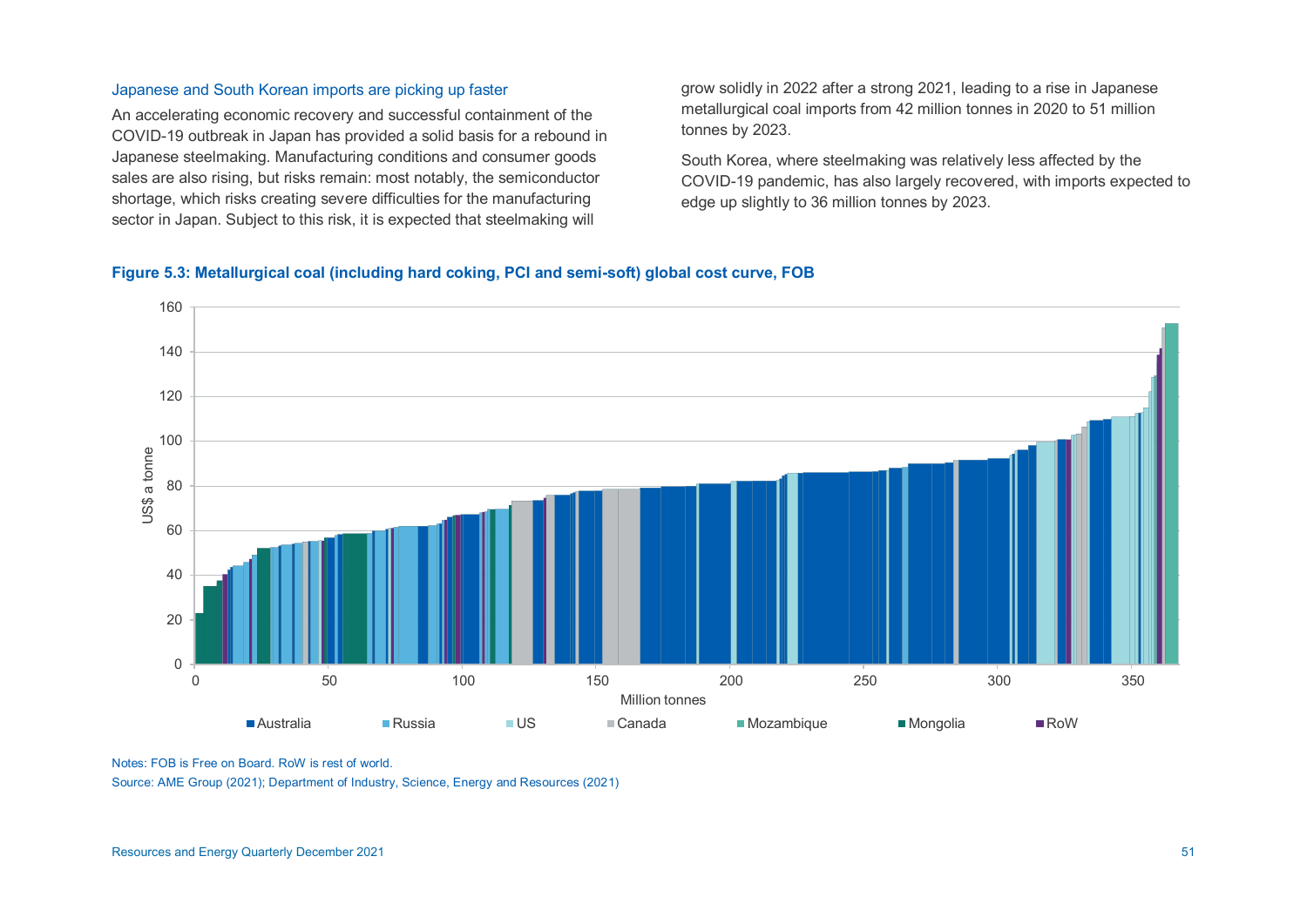# **5.4 World exports**

### US producers are slowly responding to favourable price movements

US supply has been largely stagnant through much of 2021, with some mines affected by labour shortages and disputes (Figure 5.3). This is despite huge growth in prices brought about by strong global steel demand and informal import restrictions imposed by China on Australia, which have led Chinese steelmakers to seek coal elsewhere.

There are prospects for some belated supply responses to the conditions of recent months. A labour strike at Peabody's Shoal Creek mine in the US is ongoing at the time of writing, but resolution would likely bring 2 million tonnes per annum of metallurgical coal supply back to the market. Ben's Creek Group, which owns the closed-down HVA/HVB project in West Virginia, has announced that the mine will restart before the end of 2021, producing around 450,000 tonnes annually by the mid-2020s.

US supply remains subject to high production costs and high transport costs to Asia. The recent surge of prices should support strong profitability for firms able to grow their output, though there are few signs of significant growth thus far (Figure 5.4).

### Russia's exports are recovering, supported by new infrastructure

Russian exports edged off slightly in the September quarter, affected by longwall relocations and persistent bottlenecks and rail capacity constraints in Siberia. A large quantity of rail capacity is currently under review or under development, with significant new capacity expected to come online between 2022 and 2024. A new proposal by A-Property for a private rail line to Russia's east coast would further supplement existing rail facilities, though the Russian Government has yet to approve it.

With maintenance largely completed and infrastructure bottlenecks set to ease, Russian exports are expected to recover from a 2020 low of 30 million tonnes to reach 37 million tonnes by 2023 (Figure 5.4). Russian coal is highly suited to markets in northern Asia, being cheap to produce and unusually low in sulphur — a distinct benefit in markets where pollution laws are becoming more stringent.

### Mongolia's exports are rising, supported by Chinese demand

Mongolian exports have partially recovered from a sharp fall during 2020, when trade was disrupted by Chinese efforts to contain the COVID-19 pandemic. Exports are expected to increase over the outlook period, from 24 million tonnes in 2020 to 33 million tonnes by 2023. These exports should help to ease pressure in the Chinese domestic market, potentially reducing broader pressure on global seaborne trade in the process. However, some risks remain the form of China's zero-COVID policy. Exports should also be supported by the completion of a key railway connecting mines in Mongolia with buyers in northern China.

#### **Figure 5.4: Metallurgical coal exports**



Notes: **e** estimate **f** forecast

Source: IHS (2021); Department of Industry, Science, Energy and Resources (2021)

#### Exports from Canada are set to rise as a new mine ramps up

Canadian metallurgical coal exports are expected to lift slightly in 2022, supported by the restart of Canada Coal's Grand Cache mine, which has historically produced around 2 million tonnes of coal each year. The mine was closed down in 2020, following the outbreak of the COVID-19 pandemic, and while restart may take some time given the eighteen month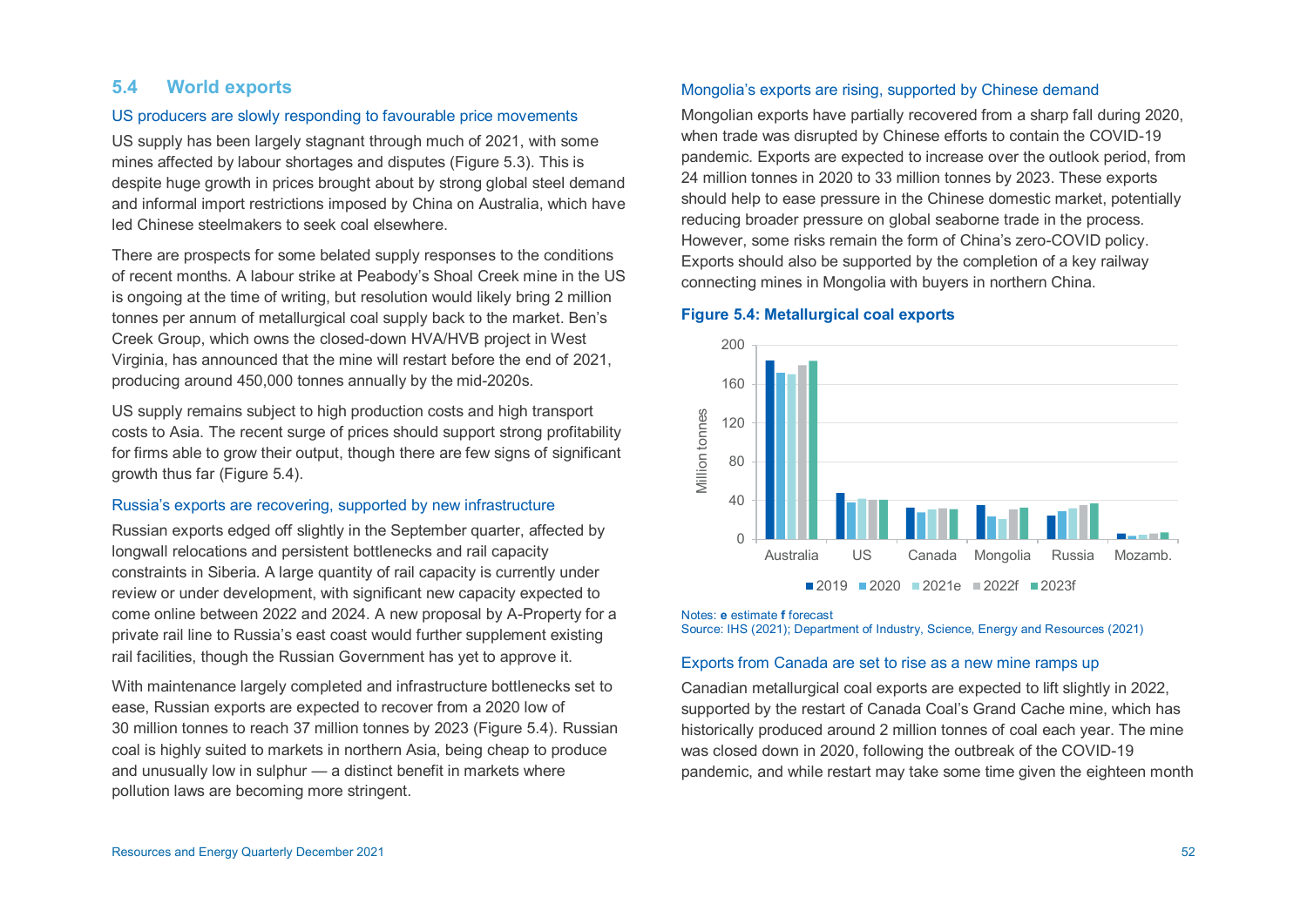period of care and maintenance, it is expected to occur within the outlook period, with most of the production going to the Chinese market.

The return of production at Grand Cache, and generally strong conditions for Canadian exporters, are expected to see exports lift from 28 million tonnes in 2020 to 32 million tonnes by 2023 (Figure 5.4).

### Mozambique's exports will take time to recover

Mozambique's exports fell sharply to 4 million tonnes in 2020, as low prices severely affected the country's relatively high cost producers.

Overall exports are forecast to recover to 5 million tonnes in 2021 and to 7 million tonnes by the end of the outlook period, facilitated by rising output from Vale's Moatize mine, where work has finished on a preparation plant upgrade, and by upgrades to the Nacala logistics corridor rail line and port. Higher output at the Moatize site may be temporarily affected by seasonal heavy rainfall, but growth to at least 8 million tonnes of metallurgical coal (annually) is expected over the longer term.

Over the longer term, Mozambique could become a significantly larger exporter of metallurgical coal to Asia.

## **5.5 Prices**

### Metallurgical coal prices are expected to ease gradually

After surging to historical highs in September, metallurgical coal prices levelled out in October and November (Figure 5.5). Cuts in crude steel production in China did not lead to any easing in prices, but may have curbed further upward momentum. Prices may also have been held in check by some Chinese steel mills to reducing output in order to curb energy use in the face of thermal coal shortages. However, shortages and brownouts in China may also have led to some switching, with low-grade metallurgical coal redirected into thermal coal supplies in order to curb power shortages. Daily steel production and capacity utilisation fell in China in October, and this is expected to continue until the end of the Winter Olympics, creating an additional downward pull on metallurgical coal prices into early 2022.

Some easing in prices is expected during 2022. However, supply is expected to remain tight, with strong steel prices encouraging global production to rise, even as China constrains its output. However, gradual gains in Australian supply, and the withdrawal of remaining global stimulus measures, should help markets to balance, with prices forecast to fall in 2022 and 2023. Informal import restrictions imposed by China on Australia coal could keep prices 'stickier', preventing downward movement and adding to freight costs, forcing global supply chains to continue to adapt.

### **Figure 5.5: Metallurgical coal prices – Australian Prime Hard vs US Low Vol, FOB**



Source: IHS (2021). Low vol = low volatile coking coal. Orange marker indicates approximate timing of informal import restrictions from China.

As supply from Australia and other exporters gradually picks up, prices are expected to ease back from about US\$230 a tonne in 2021 to a still-strong US\$160 a tonne by 2023 (Figure 5.7). Prices could shift higher in the event of severe weather disruptions in Queensland, which often occur in the autumn. Conversely, changes in Chinese steel policy or COVIDrelated economic disruptions could pull prices down. The worsening shortage of semiconductors could disrupt supply chains, but is more likely to affect steel demand, presenting a downside risk to prices on balance.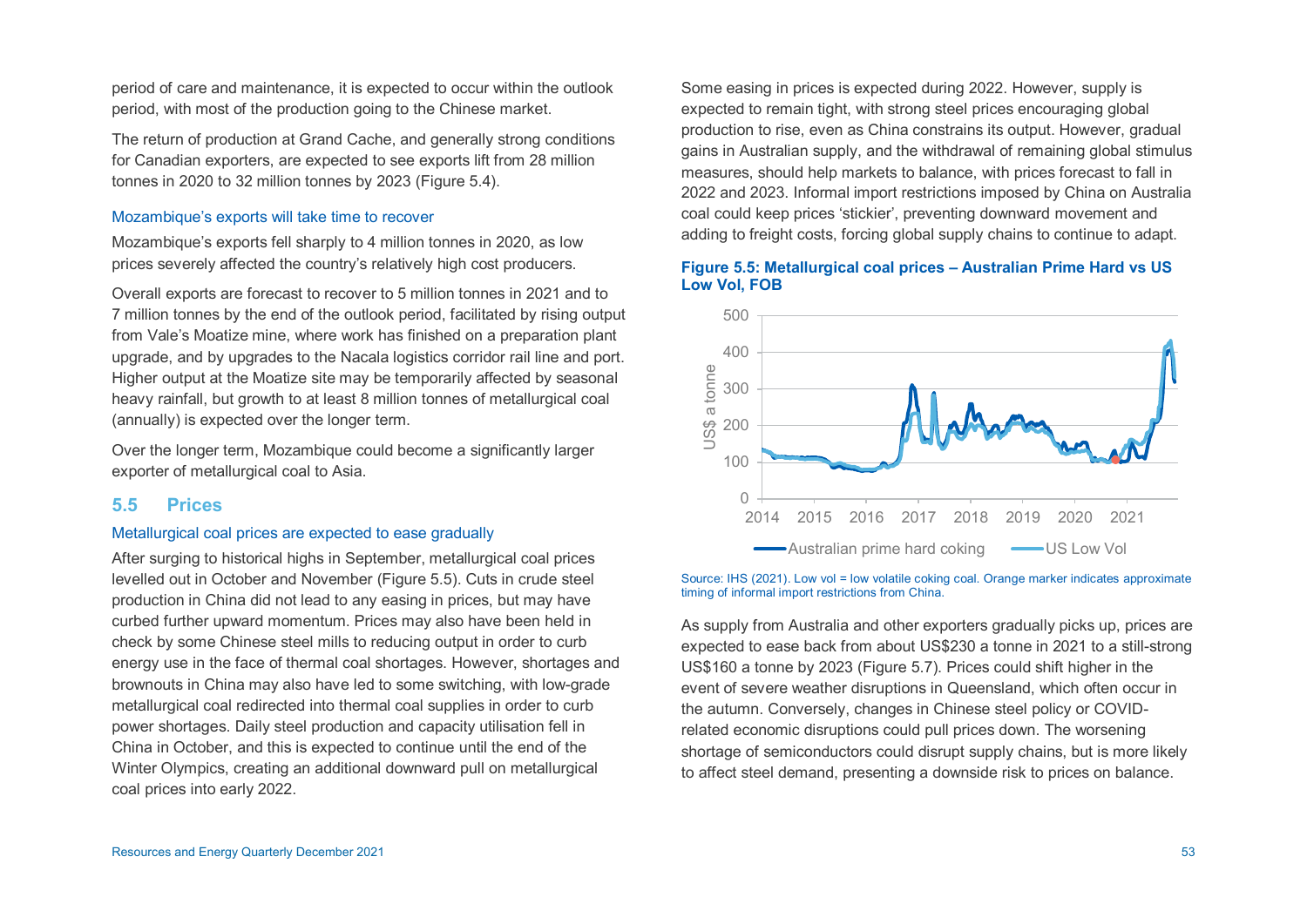## **5.6 Australia**

### Metallurgical coal export earnings are on a strong trend

Slower throughput from Queensland ports in September has added to recent price pressures. However, the slowdown does not appear to have been driven by any structural issues, and appears to have reversed in November.

BHP output slowed sharply (by around 25%) over the September quarter. This largely reflected the impact of maintenance at the Peak Downs and Goonyella sites, and a longwall move at the Broadmeadow mine. A recovery in production is expected to have begun in the December quarter, with output expected to fully recover in the first half of 2022.

Anglo's Grosvenor mine, which shut down in 2020, is moving closer to reopening. Development has begun at the site, and the final stages of the approval process are now underway, with full commercial operation expected to commence within a few months.

Some projects including Dendrobium, and Appin are planning longwall moves late in 2021 or early in 2022, which may constrain output marginally, though overall production guidance remains relatively solid.

Ownership arrangements of Australian coal mines have shifted in recent months. Stanmore Coal, which is 73% owned by Golden Energy (a Singaporean company) is set to acquire BHP's share in two coking coal mines (at a cost of just over US\$1.2 billion). The acquisition of controlling shares in the Poitrel and South Walker Creek mines will make Stanmore a significant investor in Australian coal assets, while BHP continues to transition out of the domestic coal sector.

With prices peaking and supply chains now fully adapted to Chinese informal import restrictions, export earnings are well above pre-COVID levels (Figures 5.6 and 5.7), despite some constraint on volumes. Higher demand from India is expected to support Australian exports over the outlook period, with buyers in Japan, South Korea and Taiwan also expressing interest in increased supply.





Source: Platts (2021); Department of Industry, Science, Energy and Resources (2021)

#### **Figure 5.7: Australia's metallurgical coal export values, monthly**



Source: ABS (2021) International Trade, Australia 5454.0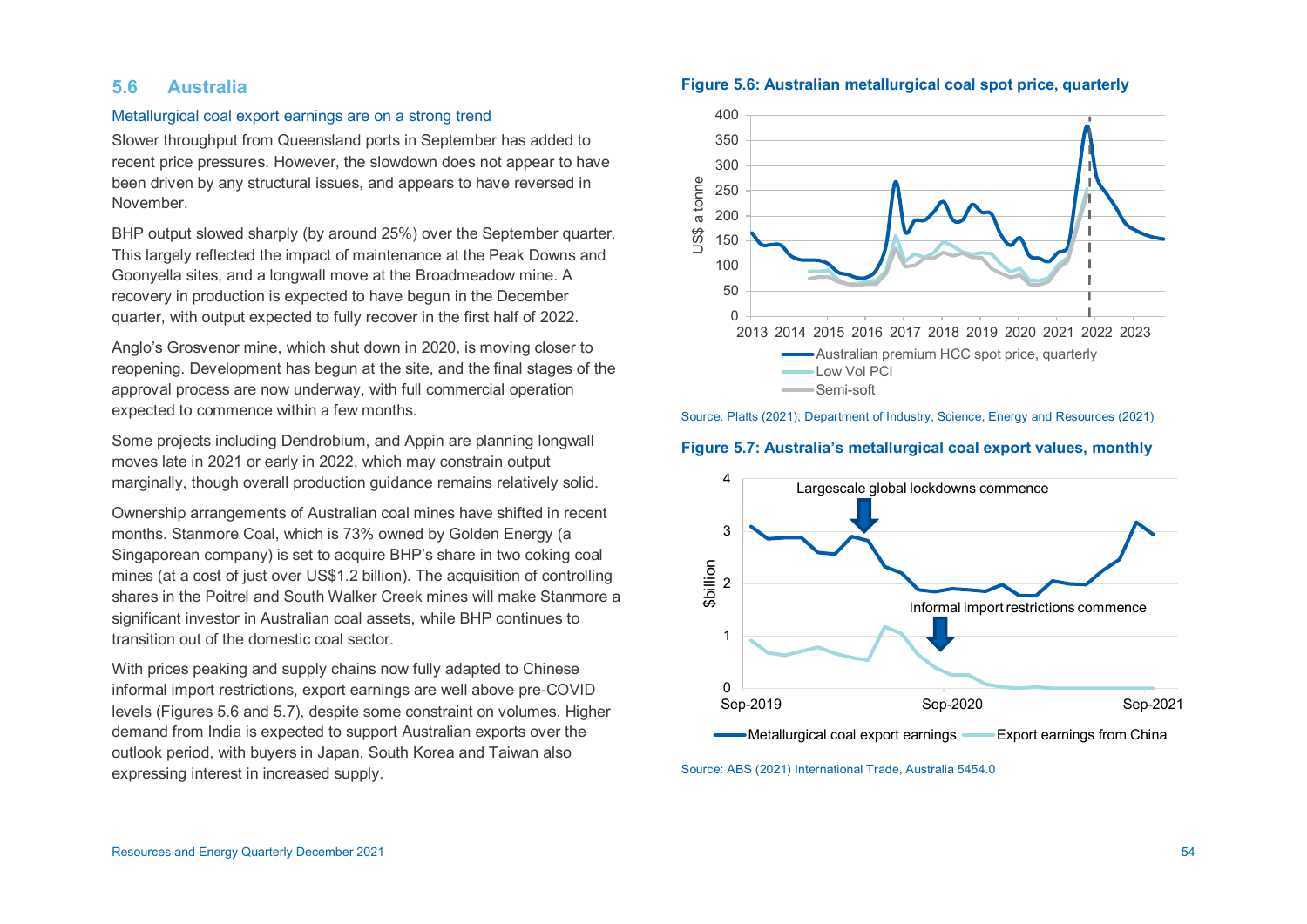Metallurgical coal export earnings were \$23 billion in 2020–21 (Figure 5.8), with the sector affected by the COVID-19 pandemic and, to a lesser extent, by China's informal import restrictions. Prices are set to deliver a large windfall to metallurgical coal producers in 2021–22, with export values forecast to rise to over \$50 billion, a new record level. An easing to a still-high \$37 billion is expected in 2022–23. Export volumes are expected to grow modestly over the outlook period, driven by a ramp-up at Grosvenor and the completion of maintenance at several BHP mines.

### Coal exploration expenditure has declined

**Figure 5.8: Australia's metallurgical coal exports** 

Australia's coal exploration expenditure increased to \$66 million in the September quarter, but was still down by 9% from the level recorded in September 2020. Prices have risen markedly for Australian coal in recent months, but thermal coal in particular remains subject to significant policy and financial uncertainty. Price increases may improve rates of exploration over coming quarters, most notably for metallurgical coal (Figure 5.9).

### 0 12 24  $36 \equiv \frac{5}{4}$ <br>24  $\frac{6}{5}$ 48 60  $\begin{array}{c} 0 \end{array}$   $\begin{array}{c} 0 \end{array}$   $\begin{array}{c} 2010-11 \end{array}$ 40 80 120 160 200 2010–11 2013–14 2016–17 2019–20 2022–23 Million tonnes Volumes **In Allie** Values (rhs)

Source: ABS (2021) International Trade, Australia 5454.0; Department of Industry, Science, Energy and Resources (2021)

## **Figure 5.9: Australian coal exploration expenditure and prices**



Source: ABS (2021); IHS (2021); Platts (2021)

### Revisions to the outlook for Australian metallurgical coal exports

Australia's forecast metallurgical coal export earnings have been revised up noticeably (by over \$15 billion in 2021-22) due to recent sharp price gains. Volume forecaste remain largely unchanged from the September 2021 *Resources and Energy Quarterly*.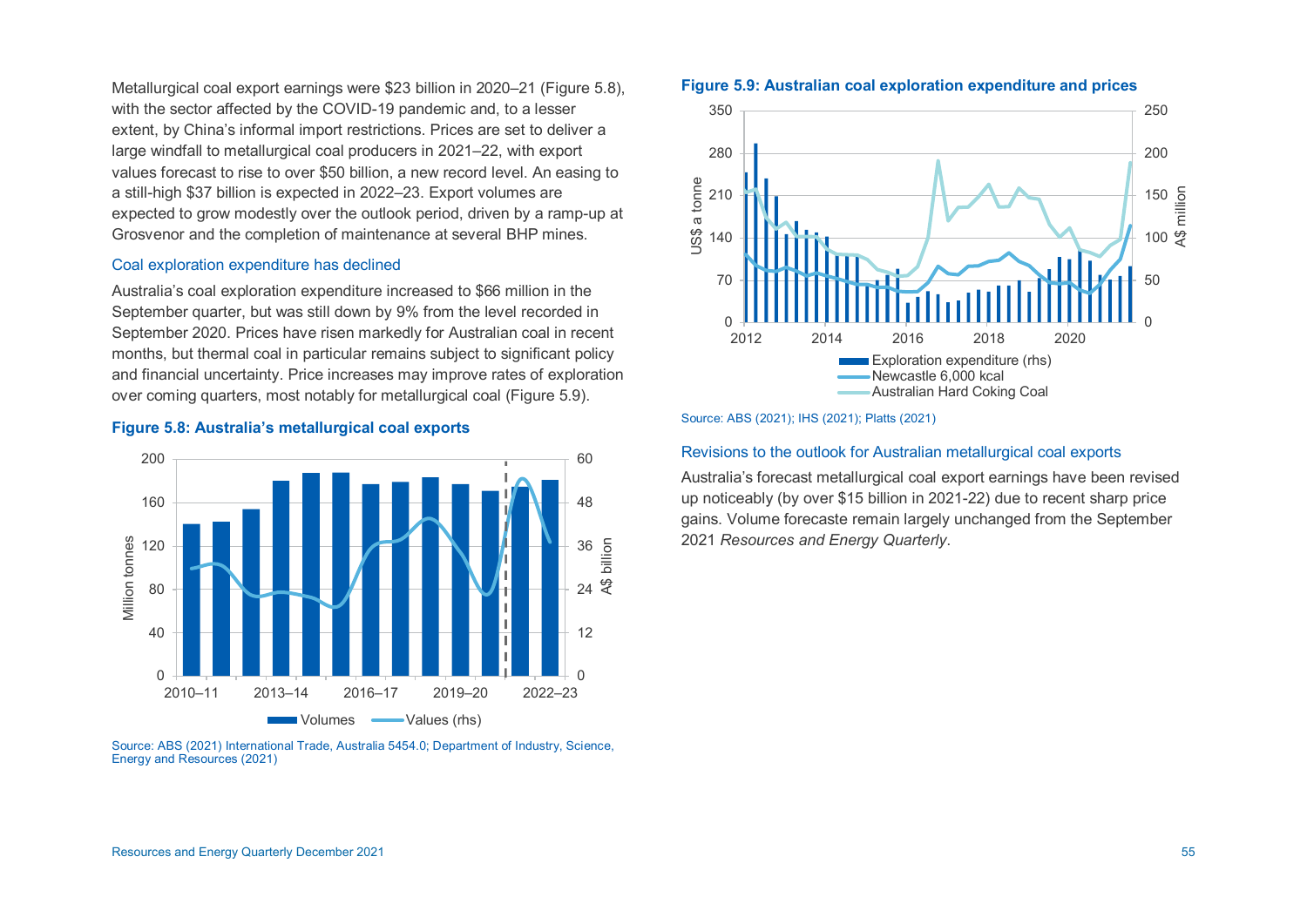# **Table 5.1: World trade in metallurgical coal**

|                                   |             |      |                   |         |                   |                   | Annual percentage change |                   |  |
|-----------------------------------|-------------|------|-------------------|---------|-------------------|-------------------|--------------------------|-------------------|--|
|                                   | <b>Unit</b> | 2020 | 2021 <sup>s</sup> | 2022f   | 2023 <sup>f</sup> | 2021 <sup>s</sup> | 2022f                    | 2023 <sup>f</sup> |  |
| World trade                       | Mt          | 309  | 320               | 334     | 344               | 3.7               | 4.4                      | 2.8               |  |
| <b>Metallurgical coal imports</b> |             |      |                   |         |                   |                   |                          |                   |  |
| China                             | Mt          | 73   | 55                | 62      | 65                | $-24.2$           | 12.7                     | 4.8               |  |
| India                             | Mt          | 63   | 70                | 68      | $70\,$            | 10.9              | $-2.9$                   | 2.9               |  |
| Japan                             | Mt          | 42   | 48                | 50      | 51                | 13.5              | 4.2                      | 2.0               |  |
| European Union 28                 | Mt          | 34   | 35                | 34      | 32                | 4.1               | $-3.5$                   | $-3.9$            |  |
| South Korea                       | Mt          | 35   | 36                | 36      | 36                | 3.4               | $-1.4$                   | $0.0\,$           |  |
| <b>Metallurgical coal exports</b> |             |      |                   |         |                   |                   |                          |                   |  |
| Australia                         | Mt          | 172  | 170               | 179     | 184               | $-0.9$            | 5.3                      | 2.6               |  |
| <b>United States</b>              | Mt          | 38   | 42                | 41      | 41                | 10.5              | $-2.4$                   | 0.0               |  |
| Canada                            | Mt          | 33   | 31                | 32      | 32                | $-6.1$            | 3.2                      | $-1.6$            |  |
| Russia                            | Mt          | 30   | 32                | 35      | 37                | 6.7               | 9.4                      | 5.7               |  |
| Mongolia                          | Mt          | 26   | 21                | 31      | 33                | $-19.2$           | 47.6                     | 6.5               |  |
| Mozambique                        | Mt          | 4    | $\overline{5}$    | $\,6\,$ | $\overline{7}$    | 25.0              | 20.0                     | 16.7              |  |

Notes: **f** Forecast; **s** Estimate.

Source: IEA (2021) Coal Information; IHS (2021); Department of Industry, Science, Energy and Resources (2021)